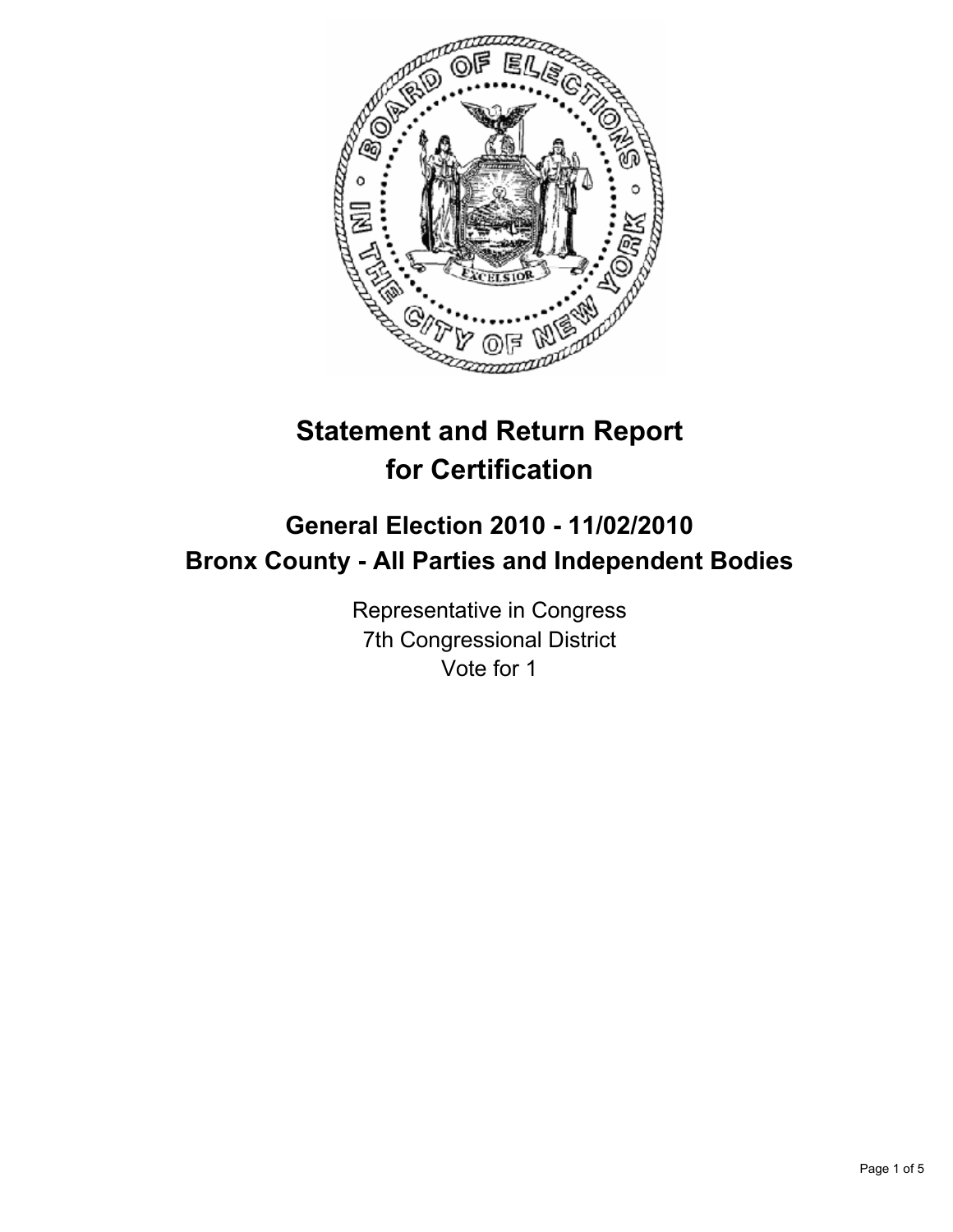

#### **Assembly District 76**

| <b>PUBLIC COUNTER</b>             | 14,563 |
|-----------------------------------|--------|
| <b>EMERGENCY</b>                  | 0      |
| ABSENTEE/MILITARY                 | 161    |
| <b>FEDERAL</b>                    | 25     |
| <b>AFFIDAVIT</b>                  | 386    |
| <b>Total Ballots</b>              | 15,135 |
| JOSEPH CROWLEY (DEMOCRATIC)       | 11,916 |
| KENNETH A REYNOLDS (REPUBLICAN)   | 859    |
| KENNETH A REYNOLDS (CONSERVATIVE) | 170    |
| JOSEPH CROWLEY (WORKING FAMILIES) | 557    |
| ANTHONY GRONOWICZ (GREEN)         | 110    |
| BONNIE MARIE POINTER (WRITE-IN)   | 1      |
| CHARLES BARRON (WRITE-IN)         | 1      |
| KODOS (WRITE-IN)                  | 1      |
| MICHAEL CERRONE (WRITE-IN)        | 1      |
| NO NAME (WRITE-IN)                | 5      |
| NO ONE (WRITE-IN)                 | 1      |
| WM FAULKNER (WRITE-IN)            |        |
| <b>Total Votes</b>                | 13,623 |
| Unrecorded                        | 1,512  |

**Assembly District 78**

| <b>PUBLIC COUNTER</b>              | 0 |
|------------------------------------|---|
| <b>EMERGENCY</b>                   | 0 |
| ABSENTEE/MILITARY                  | 0 |
| <b>FEDERAL</b>                     | 0 |
| <b>AFFIDAVIT</b>                   | 0 |
| <b>Total Ballots</b>               | 0 |
| <b>JOSEPH CROWLEY (DEMOCRATIC)</b> | 0 |
| KENNETH A REYNOLDS (REPUBLICAN)    | 0 |
| KENNETH A REYNOLDS (CONSERVATIVE)  | 0 |
| JOSEPH CROWLEY (WORKING FAMILIES)  | 0 |
| ANTHONY GRONOWICZ (GREEN)          | 0 |
| <b>Total Votes</b>                 | 0 |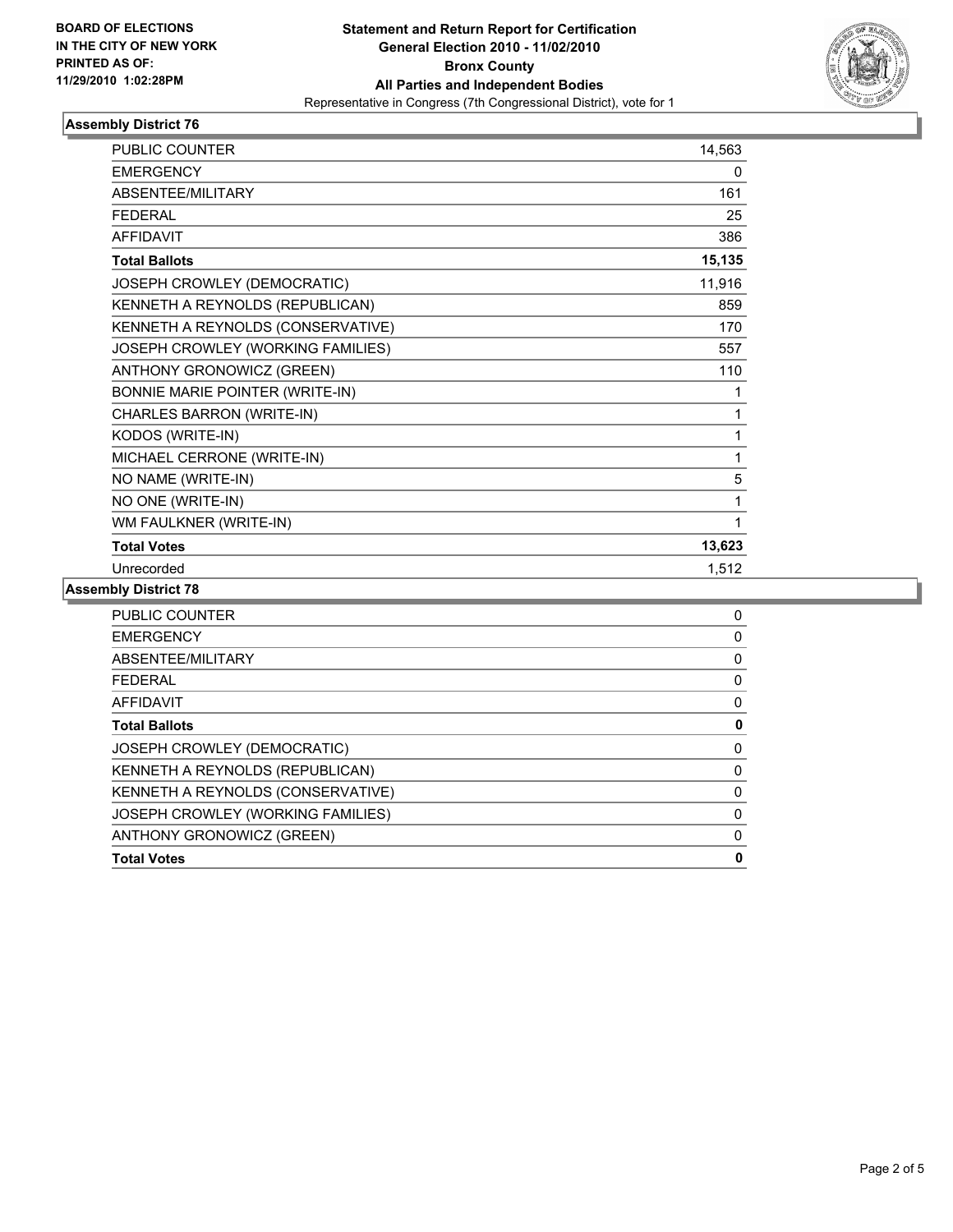

### **Assembly District 80**

| <b>PUBLIC COUNTER</b>             | 12,446 |
|-----------------------------------|--------|
| <b>EMERGENCY</b>                  | 0      |
| <b>ABSENTEE/MILITARY</b>          | 333    |
| <b>FEDERAL</b>                    | 59     |
| <b>AFFIDAVIT</b>                  | 284    |
| <b>Total Ballots</b>              | 13,122 |
| JOSEPH CROWLEY (DEMOCRATIC)       | 8,321  |
| KENNETH A REYNOLDS (REPUBLICAN)   | 2,359  |
| KENNETH A REYNOLDS (CONSERVATIVE) | 411    |
| JOSEPH CROWLEY (WORKING FAMILIES) | 594    |
| ANTHONY GRONOWICZ (GREEN)         | 148    |
| JEFF KLEIN (WRITE-IN)             | 1      |
| MAJORIE MOSHANE (WRITE-IN)        | 1      |
| MICHAEL JACKSON (WRITE-IN)        | 1      |
| MICHAEL SMITH (WRITE-IN)          | 1      |
| MICHEAL JACKSON (WRITE-IN)        | 1      |
| SERRANO JOSE E. (WRITE-IN)        | 1      |
| <b>Total Votes</b>                | 11,839 |
| Unrecorded                        | 1,283  |

#### **Assembly District 82**

| PUBLIC COUNTER                    | 24,372         |
|-----------------------------------|----------------|
| <b>EMERGENCY</b>                  | 0              |
| <b>ABSENTEE/MILITARY</b>          | 559            |
| <b>FEDERAL</b>                    | 71             |
| <b>AFFIDAVIT</b>                  | 358            |
| <b>Total Ballots</b>              | 25,360         |
| JOSEPH CROWLEY (DEMOCRATIC)       | 16,504         |
| KENNETH A REYNOLDS (REPUBLICAN)   | 4,266          |
| KENNETH A REYNOLDS (CONSERVATIVE) | 877            |
| JOSEPH CROWLEY (WORKING FAMILIES) | 1,371          |
| ANTHONY GRONOWICZ (GREEN)         | 176            |
| <b>GAY MARRIAGE (WRITE-IN)</b>    | 1              |
| ISH PEE PEE (WRITE-IN)            | 1              |
| JEFF KLEIN (WRITE-IN)             | $\mathbf{1}$   |
| JEFFREY KLEIN (WRITE-IN)          | $\overline{2}$ |
| NO NAME (WRITE-IN)                | 1              |
| <b>Total Votes</b>                | 23,200         |
| Unrecorded                        | 2,160          |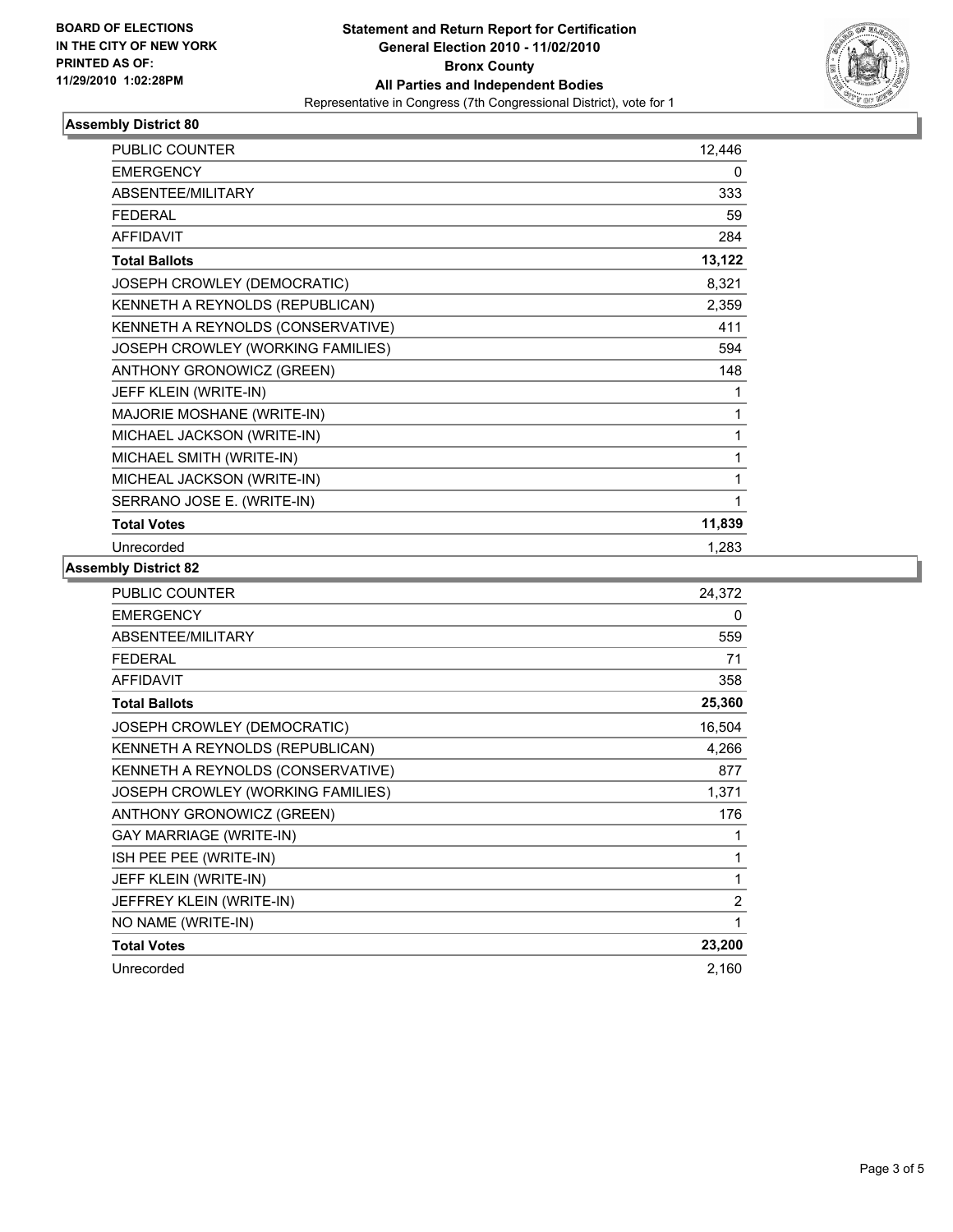

#### **Assembly District 83**

| PUBLIC COUNTER                     | 1,068        |
|------------------------------------|--------------|
| <b>EMERGENCY</b>                   | 0            |
| ABSENTEE/MILITARY                  | 37           |
| FEDERAL                            | 0            |
| <b>AFFIDAVIT</b>                   | 18           |
| <b>Total Ballots</b>               | 1,123        |
| JOSEPH CROWLEY (DEMOCRATIC)        | 941          |
| KENNETH A REYNOLDS (REPUBLICAN)    | 37           |
| KENNETH A REYNOLDS (CONSERVATIVE)  | 10           |
| JOSEPH CROWLEY (WORKING FAMILIES)  | 43           |
| ANTHONY GRONOWICZ (GREEN)          | 2            |
| <b>IJEOMA ONYEKURIE (WRITE-IN)</b> | 1            |
| JAMES GILLMORE (WRITE-IN)          | $\mathbf{1}$ |
| <b>Total Votes</b>                 | 1,035        |
| Unrecorded                         | 88           |

#### **Assembly District 84**

| <b>PUBLIC COUNTER</b>              | 2            |
|------------------------------------|--------------|
| <b>EMERGENCY</b>                   | 0            |
| ABSENTEE/MILITARY                  | 0            |
| <b>FEDERAL</b>                     | 0            |
| AFFIDAVIT                          | 0            |
| <b>Total Ballots</b>               | $\mathbf{2}$ |
| <b>JOSEPH CROWLEY (DEMOCRATIC)</b> | 2            |
| KENNETH A REYNOLDS (REPUBLICAN)    | 0            |
| KENNETH A REYNOLDS (CONSERVATIVE)  | 0            |
| JOSEPH CROWLEY (WORKING FAMILIES)  | 0            |
| ANTHONY GRONOWICZ (GREEN)          | 0            |
| <b>Total Votes</b>                 | $\mathbf{2}$ |

#### **Assembly District 85**

| PUBLIC COUNTER                     | 7,372 |
|------------------------------------|-------|
| EMERGENCY                          | 0     |
| ABSENTEE/MILITARY                  | 82    |
| FEDERAL                            | 12    |
| <b>AFFIDAVIT</b>                   | 138   |
| <b>Total Ballots</b>               | 7,604 |
| <b>JOSEPH CROWLEY (DEMOCRATIC)</b> | 6,201 |
| KENNETH A REYNOLDS (REPUBLICAN)    | 243   |
| KENNETH A REYNOLDS (CONSERVATIVE)  | 65    |
| JOSEPH CROWLEY (WORKING FAMILIES)  | 236   |
| <b>ANTHONY GRONOWICZ (GREEN)</b>   | 31    |
| RUBEN DIAZ (WRITE-IN)              | 1     |
| <b>Total Votes</b>                 | 6,777 |
| Unrecorded                         | 827   |